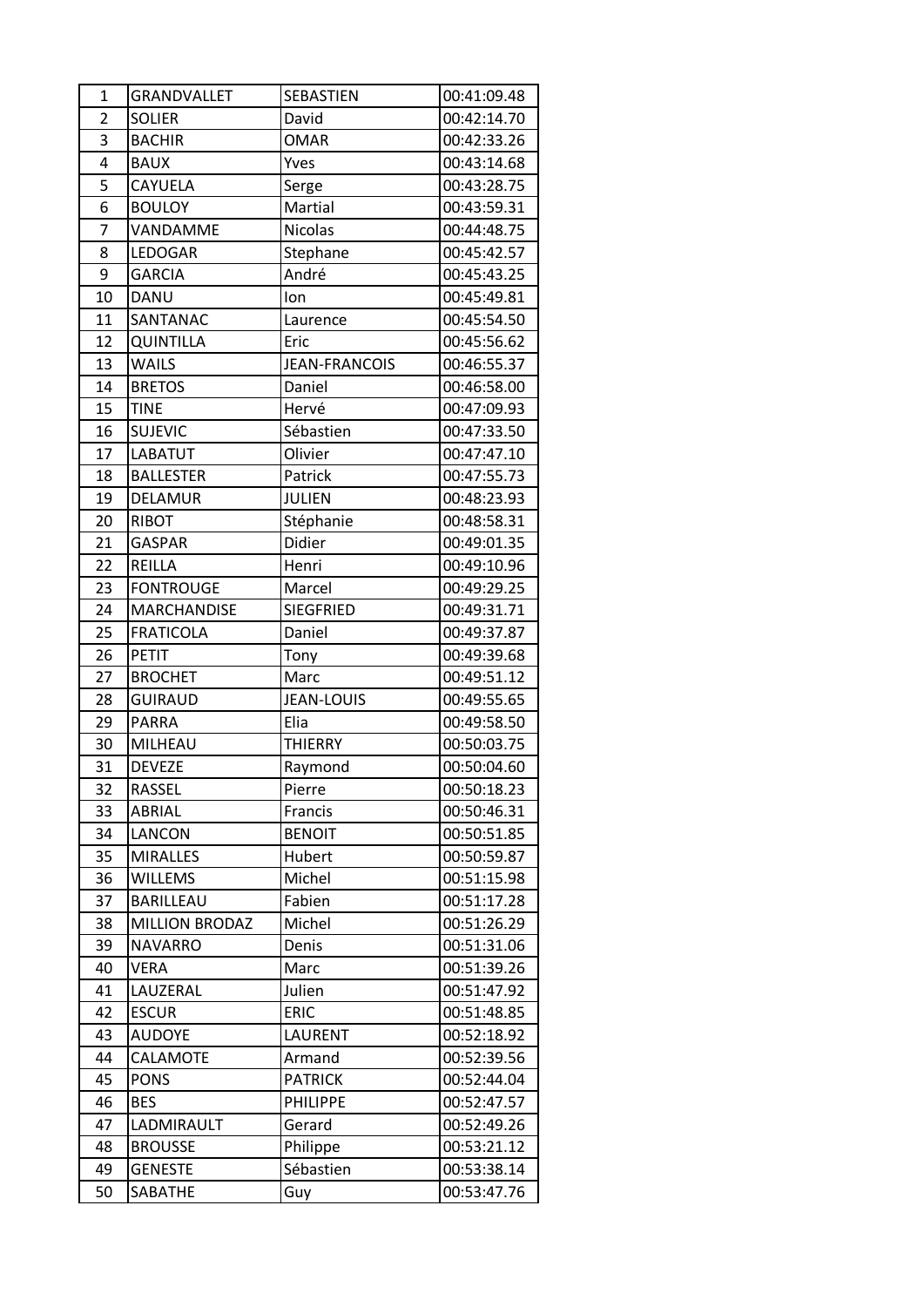| 51  | <b>AMBLARD</b>    | <b>FREDERIC</b>      | 00:53:52.68 |
|-----|-------------------|----------------------|-------------|
| 52  | <b>FERNANDES</b>  | Jose                 | 00:53:57.95 |
| 53  | <b>BONNAFOUS</b>  | Stéphane             | 00:54:00.57 |
| 54  | <b>CAMBON</b>     | Christian            | 00:54:00.57 |
| 55  | <b>EYME</b>       | Jean Francois        | 00:54:11.81 |
| 56  | CAMUS             | Serge                | 00:54:15.95 |
| 57  | <b>ADELL</b>      | André                | 00:54:31.70 |
| 58  | <b>TEYSSEDRE</b>  | Christel             | 00:55:09.10 |
| 59  | <b>TOURNIER</b>   | SEBASTIEN            | 00:55:22.20 |
| 60  | <b>VIALON</b>     | LOUIS                | 00:55:29.51 |
| 61  | <b>RIU</b>        | <b>THIERRY</b>       | 00:55:43.18 |
| 62  | <b>MISTARZ</b>    | Stéphan              | 00:55:44.46 |
| 63  | <b>HERARD</b>     | Alain                | 00:55:45.81 |
| 64  | <b>ROCA</b>       | Antoni               | 00:55:48.79 |
| 65  | <b>FORRAT</b>     | <b>OLIVIER</b>       | 00:55:59.15 |
| 66  | <b>BOURJOT</b>    | Régis                | 00:56:02.34 |
| 67  | <b>CROUZET</b>    | SEBASTIEN            | 00:56:12.68 |
| 68  | <b>FORRAT</b>     | Véronique            | 00:56:13.96 |
| 69  | <b>FERRASSE</b>   | Yves                 | 00:56:23.85 |
| 70  | <b>MILHE</b>      | <b>AIME</b>          | 00:56:33.68 |
| 71  | <b>POCOVI</b>     | Robert               | 00:56:34.10 |
| 72  | <b>BRINGUES</b>   | Jean-Pierre          | 00:56:49.43 |
| 73  | ANDUZE            | Lynda                | 00:56:57.28 |
| 74  | <b>CASTELL</b>    | Robert               | 00:57:06.53 |
| 75  | SANAHUJA          | <b>MONIQUE</b>       | 00:58:08.32 |
| 76  | <b>DESCHODT</b>   | Albert               | 00:58:09.42 |
| 77  | <b>BERTELLI</b>   | <b>GILLES</b>        | 00:58:11.84 |
| 78  | <b>AUSSILLOUS</b> | Philippe             | 00:58:30.54 |
| 79  | <b>AUVRAY</b>     | Régis                | 00:58:31.92 |
| 80  | <b>GASPARINI</b>  | Patricia             | 00:58:35.64 |
| 81  | <b>FOLCH</b>      | PHILIPPE             | 00:58:40.12 |
| 82  | VARAULT           | Serge                | 00:58:42.84 |
| 83  | <b>CAMINADE</b>   | Patrice              | 00:58:43.76 |
| 84  | <b>BARAT</b>      | CAROLE               | 00:58:55.53 |
| 85  | <b>POMMEPUY</b>   | Antoine              | 00:59:04.10 |
| 86  | RIEUTORT          | Catherine            | 00:59:23.09 |
| 87  | <b>ANDRES</b>     | <b>JEAN-FRANCOIS</b> | 00:59:23.48 |
| 88  | QUESSEVEUR        | Raymond              | 00:59:38.90 |
| 89  | <b>TRAN</b>       | Thanh Maï            | 00:59:40.10 |
| 90  | <b>PASTOR</b>     | <b>JULES</b>         | 00:59:40.95 |
| 91  | <b>JAULENT</b>    | Elisabeth            | 00:59:41.42 |
| 92  | VAREILLES         | Roman                | 00:59:53.42 |
| 93  | <b>ESCANDE</b>    | Gérard               | 00:59:54.42 |
| 94  | <b>CEREZO</b>     | LAURENCE             | 01:00:21.51 |
| 95  | <b>NAVARRO</b>    | Martine              | 01:00:29.48 |
| 96  | <b>TORRES</b>     | Sylvie               | 01:00:42.12 |
| 97  | <b>DANESIN</b>    | Michel               | 01:01:01.23 |
| 98  | <b>TRESSIERES</b> | Jean-Pierre          | 01:01:09.23 |
| 99  | <b>FERRASSE</b>   | Sylvie               | 01:01:14.90 |
| 100 | <b>CONTE</b>      | <b>CEDRIC</b>        | 01:01:23.04 |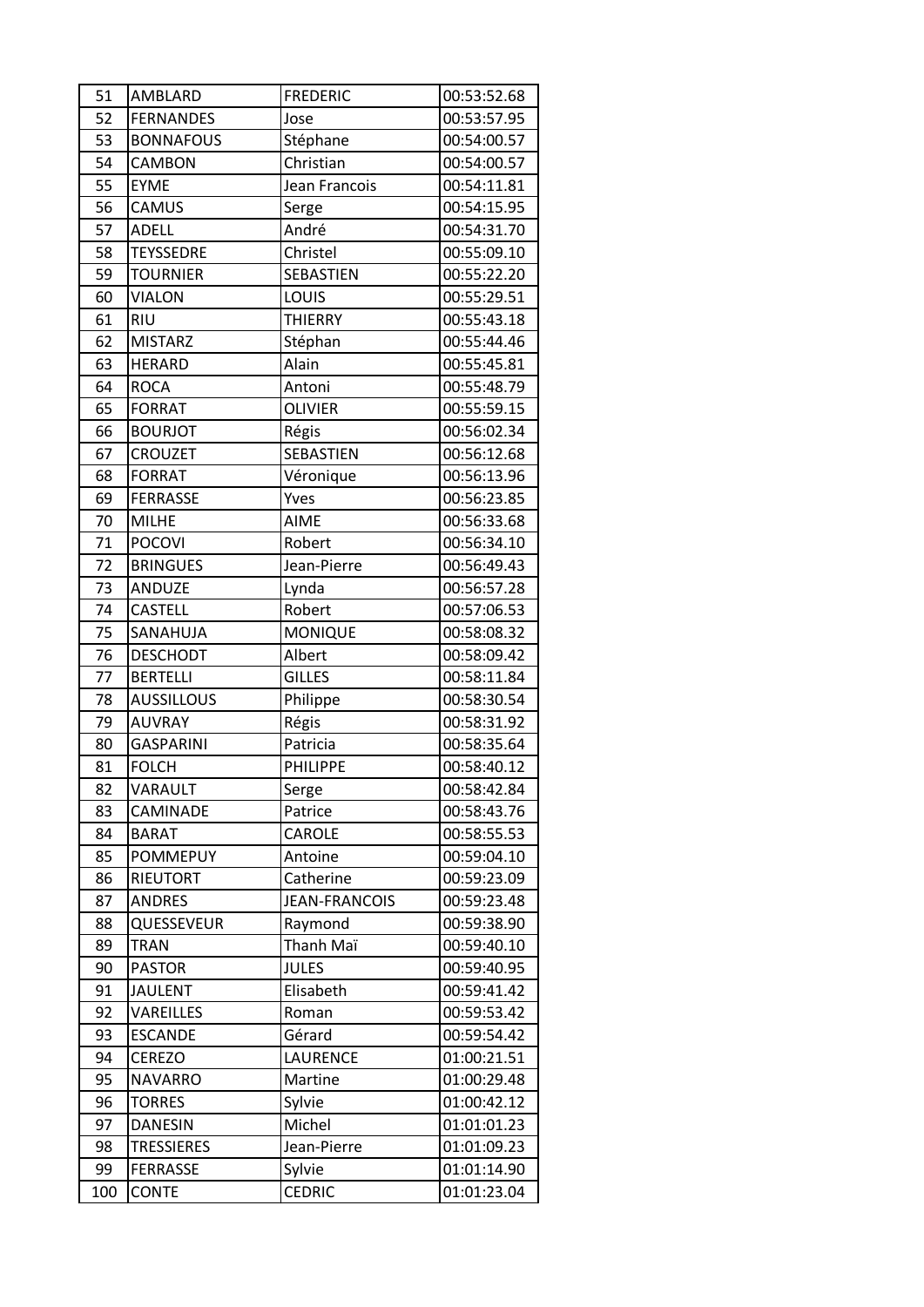| 101 | <b>BANET</b>              | Jean-Pierre        | 01:01:27.09 |
|-----|---------------------------|--------------------|-------------|
| 102 | <b>REYNE</b>              | Daniel             | 01:01:40.32 |
| 103 | <b>CROUZET</b>            | Didier             | 01:01:46.15 |
| 104 | <b>ARNAUD</b>             | Nathalie           | 01:01:53.23 |
| 105 | <b>RUIZ</b>               | Valérie            | 01:01:54.43 |
| 106 | <b>MONTEILS</b>           | Odyle              | 01:01:54.82 |
| 107 | VALVERDE                  | <b>MARC</b>        | 01:01:55.81 |
| 108 | CODORNIOU                 | <b>DIDIER</b>      | 01:02:05.21 |
| 109 | <b>BOUSSUGE</b>           | Virginie           | 01:02:05.22 |
| 110 | <b>GARCIA</b>             | <b>JEAN-PIERRE</b> | 01:02:07.18 |
| 111 | <b>FAURIE</b>             | Claire             | 01:03:00.85 |
| 112 | <b>RUIZ</b>               | Michel             | 01:03:02.20 |
| 113 | <b>ROS</b>                | Montserrat         | 01:03:06.32 |
| 114 | <b>COPOVI</b>             | <b>KARINE</b>      | 01:03:27.65 |
| 115 | VIDALLED                  | Philippe           | 01:03:31.14 |
| 116 | <b>ROBILLARD</b>          | Jérome             | 01:03:56.54 |
| 117 | <b>LECONTE</b>            | Alain              | 01:04:07.29 |
| 118 | <b>ESCUDIER</b>           | Jean-Louis         | 01:04:18.15 |
| 119 | RAYNAUD                   | Régis              | 01:04:23.59 |
| 120 | <b>HUC</b>                | Thierry            | 01:04:47.28 |
| 121 | <b>FABRE</b>              | Mélodie            | 01:04:54.46 |
| 122 | <b>DENIZOT</b>            | Roland             | 01:04:56.60 |
| 123 | <b>LOUCHART</b>           | VALERIE            | 01:04:57.35 |
| 124 | LAVIGNE                   | Xavier             | 01:04:59.93 |
| 125 | <b>SUBREVILLE</b>         | Bernard            | 01:05:06.89 |
| 126 | <b>LABATUT</b>            | <b>PAULINE</b>     | 01:05:08.78 |
| 127 | PIQUEMAL                  | Bernard            | 01:05:09.20 |
| 128 | <b>DUBOIS</b>             | Béatrice           | 01:05:16.73 |
| 129 | <b>SUQUET</b>             | Adrien             | 01:05:21.90 |
| 130 | <b>JAMMES</b>             | Patrick            | 01:05:31.87 |
| 131 | <b>GRANIZO</b>            | Michel             | 01:05:45.70 |
| 132 | <b>CEREZO</b>             | LAURENT            | 01:05:48.12 |
| 133 | <b>NOUVEL</b>             | Joelle             | 01:05:48.81 |
| 134 | <b>DELBOSC</b>            | <b>GILLES</b>      | 01:05:57.76 |
| 135 | <b>ESPARRE</b>            | André              | 01:06:05.15 |
| 136 | <b>CHARPENTIER</b>        | <b>LORIS</b>       | 01:06:08.09 |
| 137 | CHARPENTIER               | Alain              | 01:06:08.96 |
| 138 | <b>GIMENEZ</b>            | Claude             | 01:06:10.15 |
| 139 | SOULAYRAC                 | <b>HELENE</b>      | 01:07:12.65 |
| 140 | BARSALOU                  | Jacques            | 01:07:21.87 |
| 141 | <b>SILVESTRE</b>          | Jean-Louis         | 01:07:41.17 |
| 142 | <b>ARNAUD</b>             | <b>MAEVA</b>       | 01:07:45.84 |
| 143 | SENTENAC - NAVARRI Sylvie |                    | 01:07:56.82 |
| 144 | <b>BRUN</b>               | Magali             | 01:08:04.18 |
| 145 | DELAMUR                   | <b>CLAUDETTE</b>   | 01:08:08.35 |
| 146 | <b>HUC</b>                | <b>GREGORY</b>     | 01:08:46.96 |
| 147 | <b>BOUSQUET</b>           | <b>MARYLINE</b>    | 01:08:54.85 |
| 148 | <b>ASSENS</b>             | <b>GILBERT</b>     | 01:08:55.43 |
| 149 | LEIRENS                   | MARIE-CHRISTINE    | 01:09:02.59 |
| 150 | <b>PREVOST</b>            | Stéphanie          | 01:09:21.06 |